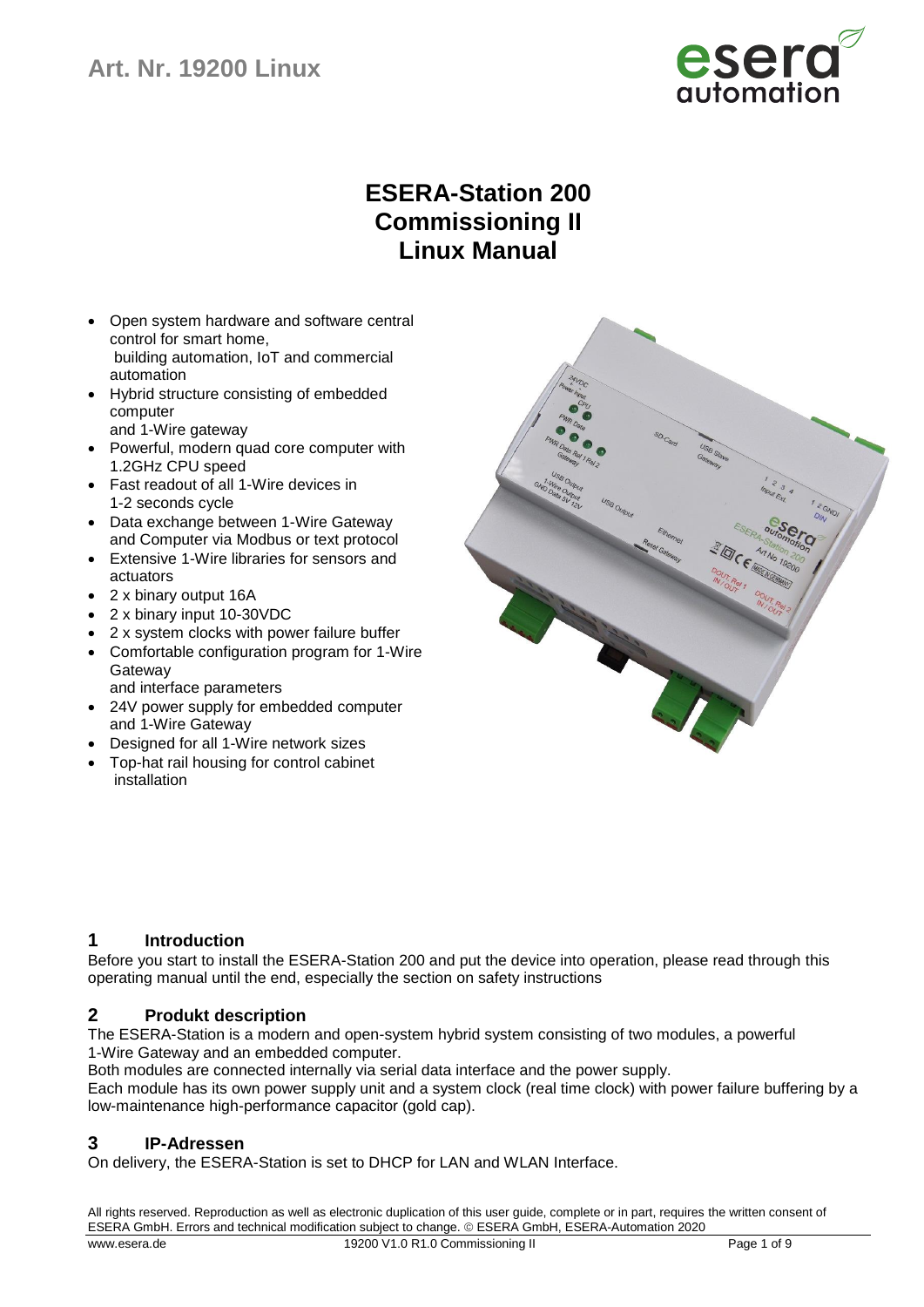# **4 Commissioning**

Please start with the commissioning of ESERA-Station 200 with the 1-Wire Gateway. To do so, connect to the Config Tool 3 via USB cable, which you can download from our website.

Here you can find the Config Tool 3: [https://www.esera.de/produkte/software/downloads-firmware-1-wire](https://www.esera.de/produkte/software/downloads-firmware-1-wire-controller-1-wire-gateway/)[controller-1-wire-gateway/](https://www.esera.de/produkte/software/downloads-firmware-1-wire-controller-1-wire-gateway/)

#### Important:

Please start updating the time and date when commissioning the 1-Wire Gateway. For more details on commissioning, please refer to the "How To" videos on our website, here: [https://www.esera.de/service-support/how-to](https://www.esera.de/service-support/how-to-support-videos/)[support-videos/](https://www.esera.de/service-support/how-to-support-videos/)

| <b>DATA/DEBUG</b> | <b>DOKU</b>                 | <b>HELP/SUPPORT</b> |
|-------------------|-----------------------------|---------------------|
|                   | <b>CONTROLLER FUNCTIONS</b> |                     |
|                   | <b>SET TIME</b>             |                     |
|                   | <b>SET DATE</b>             |                     |
|                   | SHOW INFO                   |                     |
|                   | SHOW SETTING                |                     |
|                   | SHOW OWD                    |                     |

# **5 VNC Access**

You can access the ESERA-Station directly via VNC. The thinghtvnc is pre-installed on the ESERA-Station. For access via PC, we recommend the free UltraVNC.

 $\mathbf{r}$ 

Here you can find the Ultra VNC Software:<http://www.uvnc.com/home.html> You can find installation instruction here:<http://www.uvnc.com/install/installation.html>

| VNC Server: 192.168.2.41:1                                                                                                         | $\overline{\phantom{a}}$<br>$ _{\cos}$ | Access data:<br>To connect tot he ESERA-Station, enter the                                                       |
|------------------------------------------------------------------------------------------------------------------------------------|----------------------------------------|------------------------------------------------------------------------------------------------------------------|
| (host:display or host::port)<br><b>Quick Options</b>                                                                               |                                        | lP-Adress and ":1"<br>$(IP-Adress:1)$                                                                            |
| <b>O</b> AUTO<br>(Auto select best settings)<br>ULTRA<br>(>2Mbit/s) - Experimental                                                 | Connect                                | Password: eseravnc                                                                                               |
| (> 1Mbit/s) - Max Colors<br>LAN<br>0<br>(128 - 256Kbit/s) - 256 Colors<br><b>MEDIUM</b><br>(19 - 128Kbit/s) - 64 Colors<br>MODEM   | Cancel                                 | The resolution is fixed at 1280x800 by default.<br>After you have logged in, please assign a new<br>own password |
| (< 19kKbit/s) - 8 Colors<br><b>SLOW</b><br>(Use options button)<br><b>MANUAL</b><br>0<br>Confirm Exit<br>View Only<br>Auto Scaling | Options                                | New password for VNC access:<br>Start the LX Terminal and enter the<br>command:                                  |
| No Plugin detected<br>Use DSMPlugin<br>Proxy/Repeater                                                                              | Config                                 | vncpasswd                                                                                                        |
| 1. 2560 x 1440 @ 0,0 - 32-bit - 59 Hz                                                                                              |                                        |                                                                                                                  |
| Delete saved settings<br>Save connection settings as default                                                                       |                                        |                                                                                                                  |

## **6 Access data**

The following are the access data for accessing the Linux operating system **User: pi Password: esera SSH Acces User: pi Password: eserassh**

All rights reserved. Reproduction as well as electronic duplication of this user guide, complete or in part, requires the written consent of ESERA GmbH. Errors and technical modification subject to change. ESERA GmbH, ESERA-Automation 2020 www.esera.de 19200 V1.0 R1.0 Commissioning II Page 2 of 9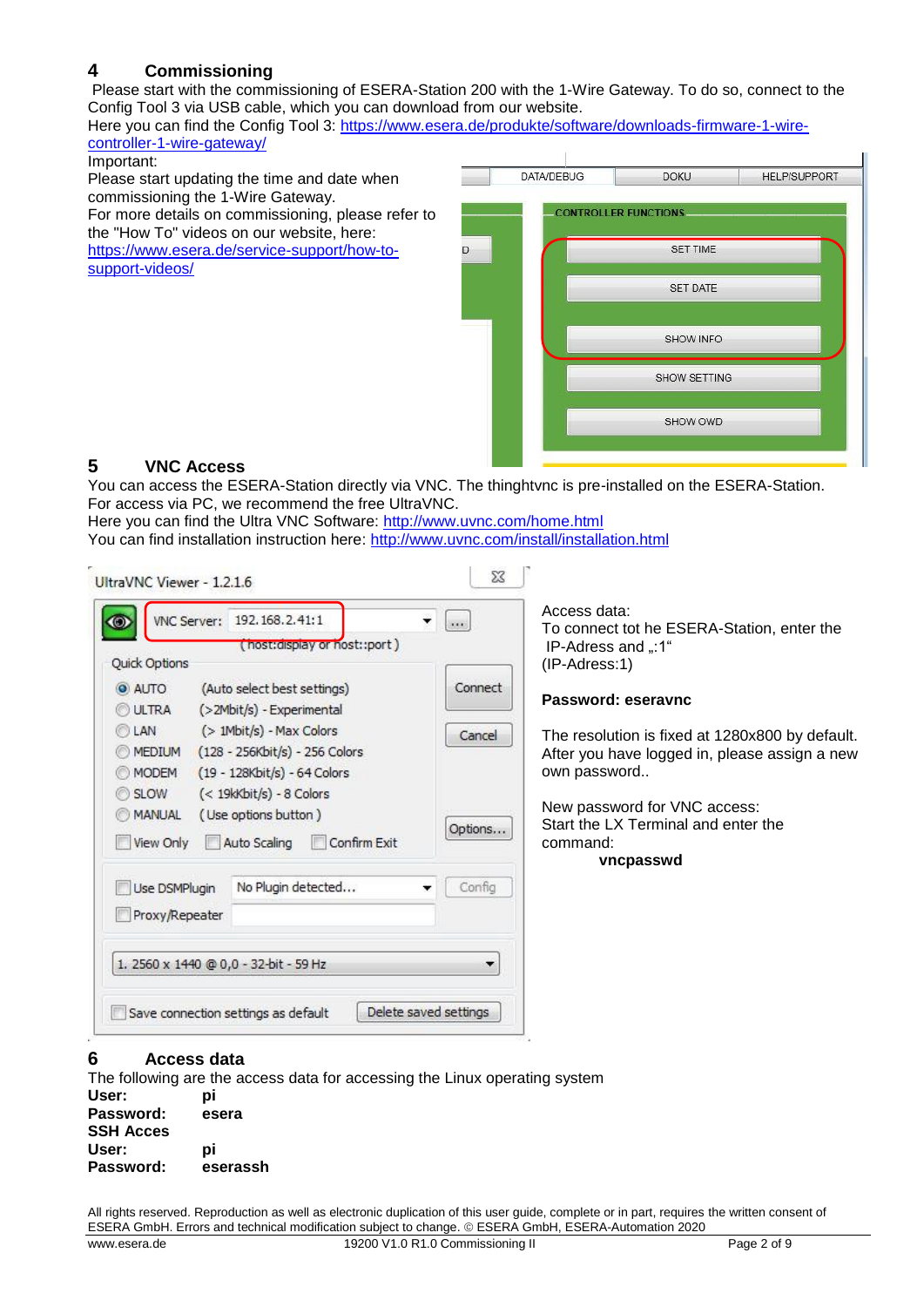

# **7 Configuration Linux general**

Within the ESERA-Station, the Debian-based Raspian operating system is used at delivery. A very good general description for the configuration of the Linux Raspian already exists in the Web, e.g. here: <http://www.raspifun.de/viewtopic.php?t=4>

## **8 Further information on system programming**

The following information is only intended for technically experienced persons who are aware of the effects of their actions. We do not guarantee the correctness of the explanations and the system stability. Any changes are made at your own risk.

## **8.1 Installation VNC Server**

```
Start the Installation with:
```
sudo aptitude install tightvncserver

After Installation, please start the Server: tightvncserver

Assign a password for access. (optional for the view access) vncpasswd

If you now want to access the ESERA-Station 200 remotely via VNC, a session must first be started there. This is done by entering:

vncserver :1 -geometry 1200x800 -depth 24

## **8.2 VNC Server via Autostart**

Start Installation:

sudo aptitude install tightvncserver

After installation, start the VNC server with the following command::

tightvncserver

Assign a password for the access. (optional for the view access)

vncpasswd

If you now want to access ESERA-Station 200 remotely via UltraVNC, you must first start a session there.

vncserver :1 -geometry 1200x800 -depth 24

Set up Autostart, create Autostart file :

nano /home/pi/.config/autostart/tightvnc.desktop

Enter in Autostart file

[Desktop Entry] Type=Application Name=TightVNC Exec=vncserver :1 StartupNotify=false

Save and exit with CTRL+O, CTRL+X.

Command to end the VNC session:

vncserver -kill : 1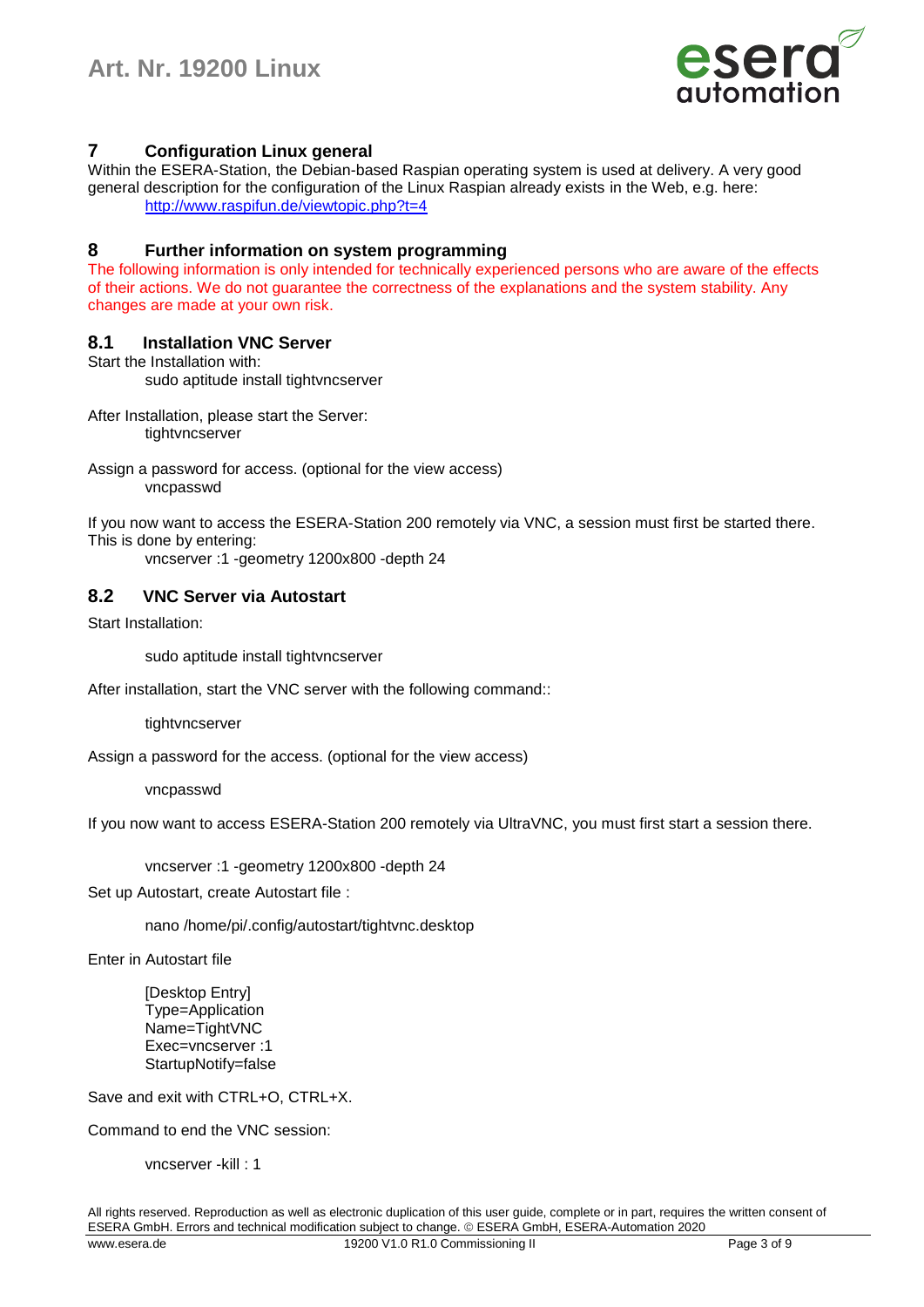## **8.3 Autostart of VNC Server via systemd-Service**

To start the TightVNCServer automatically at boot time, the systemd service is required. This variant of the VNC start has the advantage that you can control it a bit more finely, if you dare to do so from the command line.

First we create a new file in the systemd system directory:

sudo nano /etc/systemd/system/vncserver@.service

The content of the file looks like this::

[Unit] Description=VNC mit TightVNCServer After=syslog.target network.target

[Service] Type=forking User=pi PAMName=login PIDFile=/home/pi/.vnc/%H:%i.pid ExecStartPre=-/usr/bin/vncserver -kill :%i > /dev/null 2>&1 ExecStart=/usr/bin/vncserver -depth 24 -geometry 1280x800 :%i ExecStop=/usr/bin/vncserver -kill :%i

[Install] WantedBy=multi-user.target

In the line beginning with "ExecStart..." there are the VNC parameters "-depth" and "-geometry", which can be adjusted as desired.

Then save and close the file: Ctrl + O, Return, Ctrl + X.

Then you have to tell systemd that there is a new service/daemon.

sudo systemctl daemon reload

The following commands explain how to control this VNC service on the command line

Start VNC-Service

sudo systemctl start vncserver@1.service

Stop running VNC-Service

sudo systemctl stop vncserver@1.service

Show Status VNC-Service

sudo systemctl status vncserver@1.service

Enable automatic startup at boot-up

sudo systemctl enable vncserver@1.service

Disable automatic startup on boot:

sudo systemctl disable vncserver@1.service

Display whether the VNC service is started automatically at boot time:

sudo systemctl is-enabled vncserver@1.service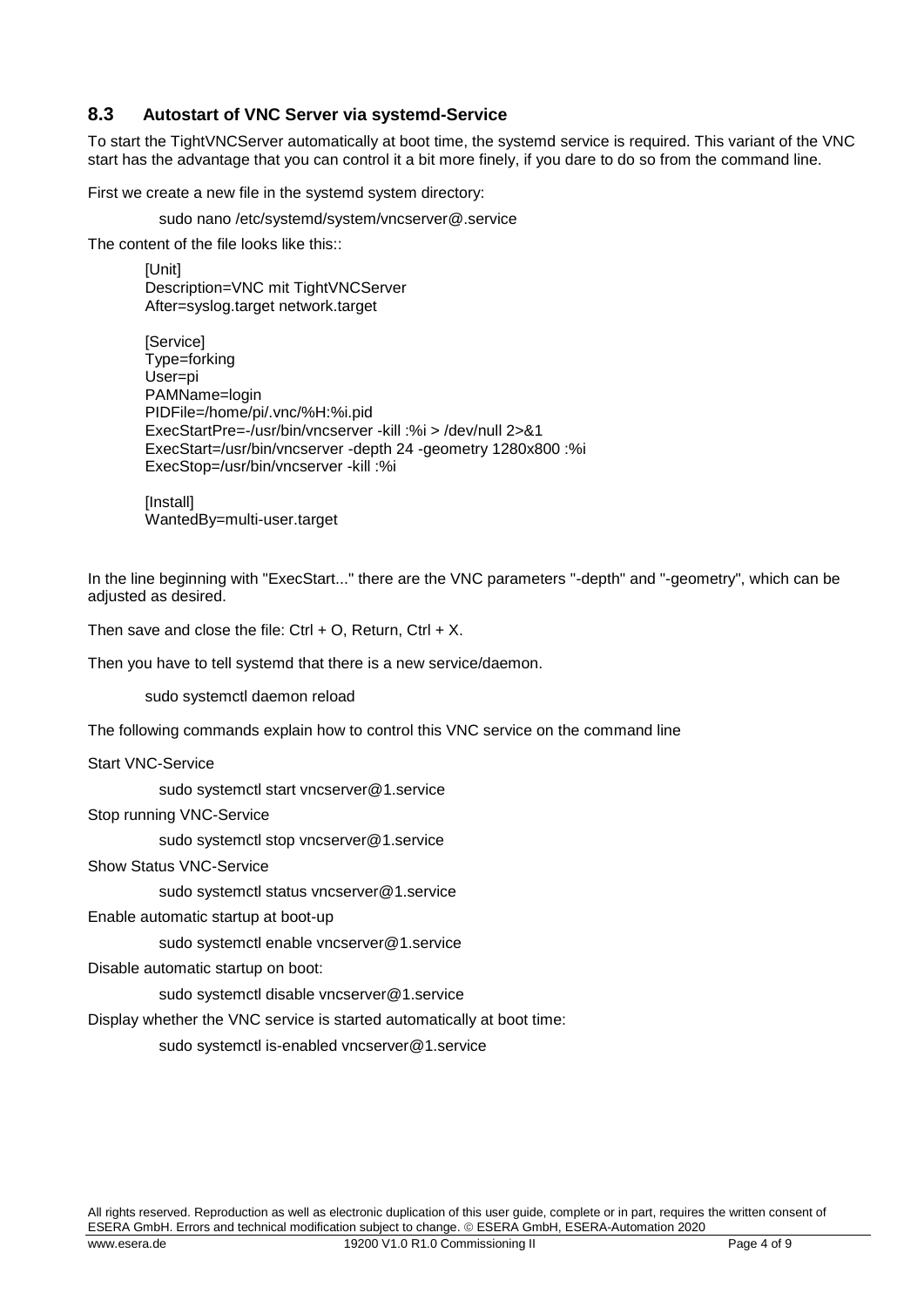

## **8.4 System clock Installation**

The following system configurations are necessary to integrate the ESERA-Station System Clock (type DS1307) into the Raspian. Please note that the system clock is already installed at delivery.

#### **Add Hardware Clock DS1307**

Start the LX Terminal and enter he following commands:. sudo apt-get update && sudo apt-get upgrade --yes sudo apt-get install i2c-tools

Afterwards the I2C bus must be activated, if not already done: sudo raspi-config

Under "Advanced Options" > "I2C" activate everything (just confirm with Yes). A restart may be necessary. Now we edit the modules file: sudo nano /etc/modules

and add the non-existent entries at the end:

i2c-bcm2708 i2c-dev rtc-ds1307 To save and quit, press CTRL+O, CTRL+X

To activate the modules, they must be loaded: sudo modprobe i2c\_bcm2708 sudo modprobe i2c\_dev sudo modprobe rtc-ds1307

We can now see if the RTC module was recognized by I2C (the parameter -y 1 indicates that it is Rev.2 of the embedded computer (Raspberry Pi). i2cdetect -y 1

You should see the following output: pi@raspberrypi:~ \$ i2cdetect -y 1 0 1 2 3 4 5 6 7 8 9 a b c d e f  $00: - - - - - - - - - - - - - - - - - - - - - - 10: -10:$ 20: -- -- -- -- -- -- -- -- -- -- -- -- -- -- -- -- 30: -- -- -- -- -- -- -- -- -- -- -- -- -- -- -- -- 40: -- -- -- -- -- -- -- -- -- -- -- -- -- -- -- -- 50: 50 -- -- -- -- -- -- -- -- -- -- -- -- -- -- -- 60: -- -- -- -- -- -- -- -- 68 -- -- -- -- -- -- --70: -- -- -- -- -- -- -- --

So the module is recognized and can be queried with i2cget -y 1 0x68. Because a hex code is hard to read, we enter the module as a new I2C device:

sudo bash

 echo ds1307 0x68 > /sys/class/i2c-adapter/i2c-1/new\_device exit

Then we can simply read the time with

sudo hwclock -r

The local time of the system is displayed with "date". Possibly the system clock is not yet set correctly. The default setting is January 1, 2000. Since the local system time is correct (automatically taken from an NTP server), you can synchronize as follows

sudo hwclock --set --date="\$(date "+%m/%d/%y %H:%M:%S")"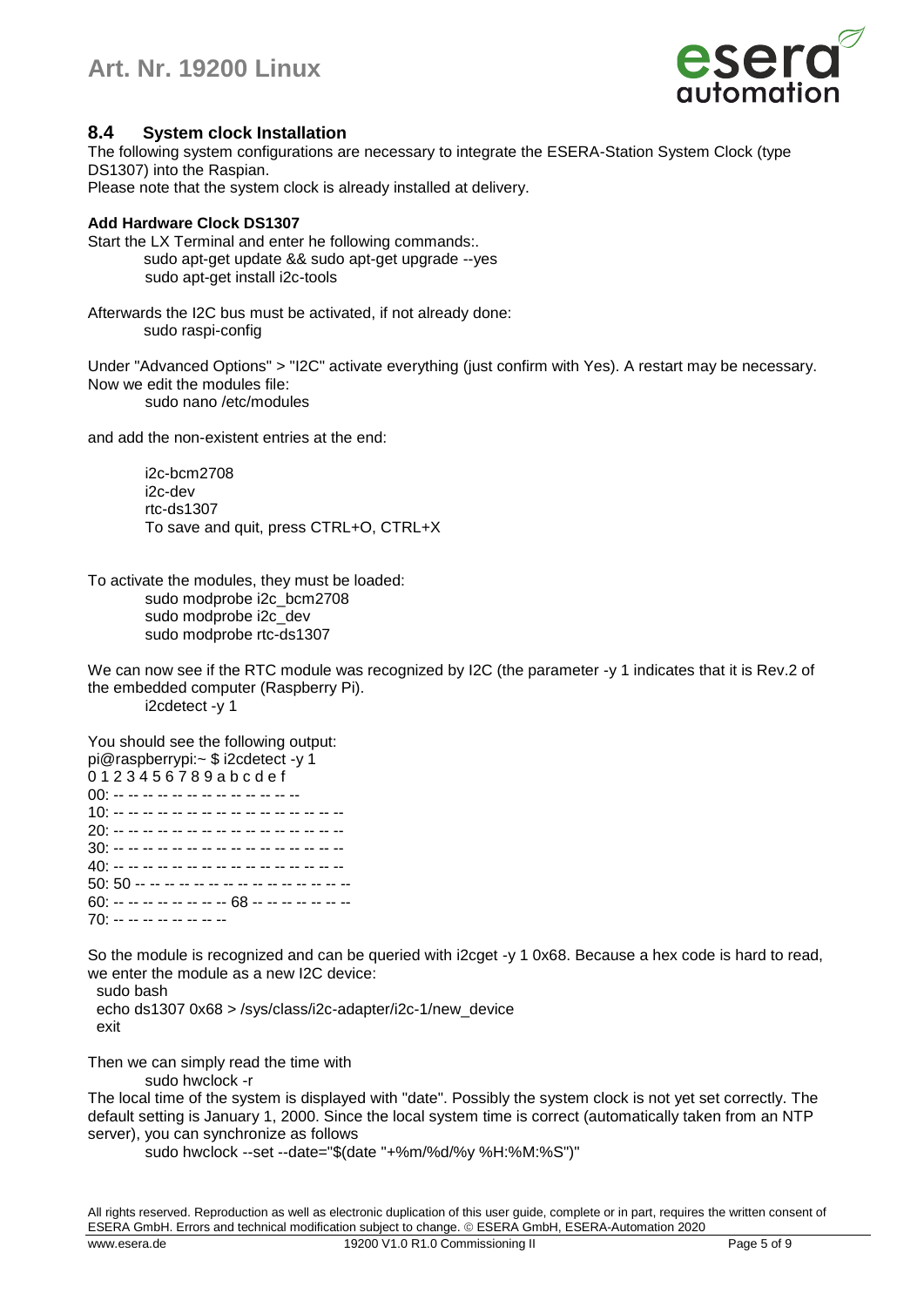If you want to change the system time (and time zone!), you should do this via sudo raspi-config before you synchronize the times.

Now to set the system time automatically at every reboot we have to write a set command in the autostart. For this we edit the file::

sudo nano /etc/rc.local

Before exit 0 we add the following two lines:

echo ds1307 0x68 > /sys/class/i2c-adapter/i2c-1/new\_device hwclock --hctosys to save and exit: CTRL+O, CTRL+X.

## **8.5 Set System clock**

If you don't have an internet connection, you can set the system clock with the following commands. Start the LX Terminal

Time and date are specified in the format "MMDDhhmmYY" (M=month, D=day, h=hour,m=minute, YY=year)

sudo date "1701132618" sudo date "0130132518"

sudo timedatectl set-time "yyyy.mm:dd HH:mm:ss"

## **8.6 Ser2Net, Access to 1-Wire Gateway via Socket**

The "ser2Net" software can be used to access the 1-Wire Controller / 1-Wire Gateway via socket connection from an external location. This software provides a socket in comparison to the individual devices of the 1- Wire Controller or 1-Wire Gateways. Thus, the internal 1-Wire Gateway can be accessed via the Config-Tool.

Start the LX Terminal and enter the following commands to update the Raspian. sudo apt-get update && sudo apt-get upgrade --yes

Install ser2net

sudo apt install ser2net

Check Software function

Type the following command on the command line to see if the interface of the 1-Wire Gateway is included.. tail -f /var/log/messages

The output looks like this on my system. In the third line from below you can see that the adapter was connected as ttyUSB0 and should be able to be addressed as /dev/ttyUSB0. This information is needed for configuration..

The first line is adjusted with the existing data. The individual options are delimited by colon. Only the device (/dev/ttyUSB0) and the data rate at Options have been changed. The TCP port is important for the connection

in the network and can also be entered according to your own needs. More detailed explanations can be found either in the configuration file itself or the manpage ("man ser2net"). The remaining configuration lines are marked with comment signs (#).

Explanation: TCP-Port:state:timeout:device:options Code 5000:telnet:600:/dev/ttyUSB0:19200 8DATABITS NONE 1STOPBIT banner

Activation

The new configuration is activated with the command: sudo service ser2net restart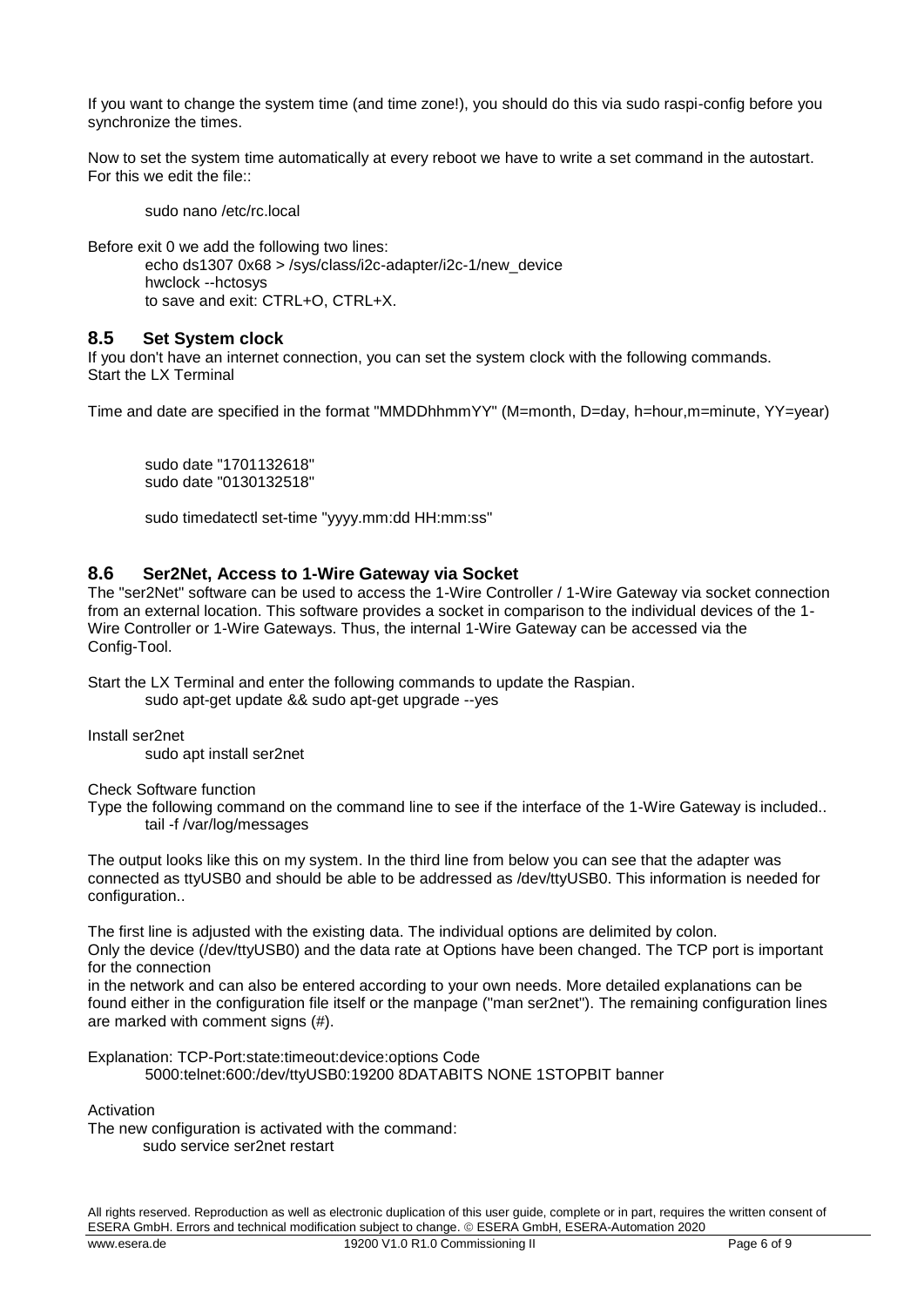

### **8.7 IP-Symcon Installation**

Installation of IP-Symcon on the ESERA-Station 200 sudo nano /etc/apt/sources[.list](http://www.php.net/list)

Insert the following line at the end:

deb http://apt.symcon.de/ stable rpi

save and exit with CTRL+O, CTRL+X

Add GPG-Key

wget -qO - http://apt.symcon.de/symcon.key | sudo apt-key add -

Now execute the following commands on the Shell:

sudo apt-get update sudo apt-get install symcon

The IP-Symcon WebFront (web interface) should be accessible at http://IP-Adresse:3777/.

The IP-Symcon administration console (ips\_console.exe) can be used for configuration via IP address and port 3777 if the IP-Symcon server is not found automatically.

How to start and stop the IP-Symcon-Service?

sudo /etc/init.d/symcon start sudo /etc/init.d/symcon stop sudo /etc/init.d/symcon restart

Where do I find what?

/usr/bin/symcon – Executable /usr/share/symcon/ - Static Data (IP-Symcon Installation) /var/lib/symcon/ - Variable Data (Settings, Skripte, Medien...) /var/log/symcon/ - Log Files (Logfiles...)

How can I check if the service is running correctly? sudo ps x | grep symcon

How can I view/trace the log file? tail -f /var[/log/](http://www.php.net/log)symcon/logfile[.log](http://www.php.net/log)

To update IP-Symcon to the current version without upgrading to a new version, use the following commands via the terminal.

sudo apt-get update sudo apt-get upgrade

You can upgrade to a new version, e.g. from IP-Symcon V4.4 to 5.0, with the following command. Please note that this command will upgrade not only IP-Symcon but also the entire Linux distribution. sudo apt-get dist-upgrade

## **8.8 IP-Symcon Software moduls**

In order to be able to integrate the ESERA 1-Wire Controller, 1-Wire Gateway and ESERA-Station 200 into IP-Symcon, we provide libraries via Github server.

#### **ESERA IP-Symcon Moduls**

<https://github.com/ESERA-Automation/IPS-Module.git>

## **8.9 IP-Symcon in ESERA Style**

To switch IP-Symcon to the ESERA style, we provide libraries via github server. In the delivery state of ESERA-Station 200, the skin "ESERA Green" is already activated.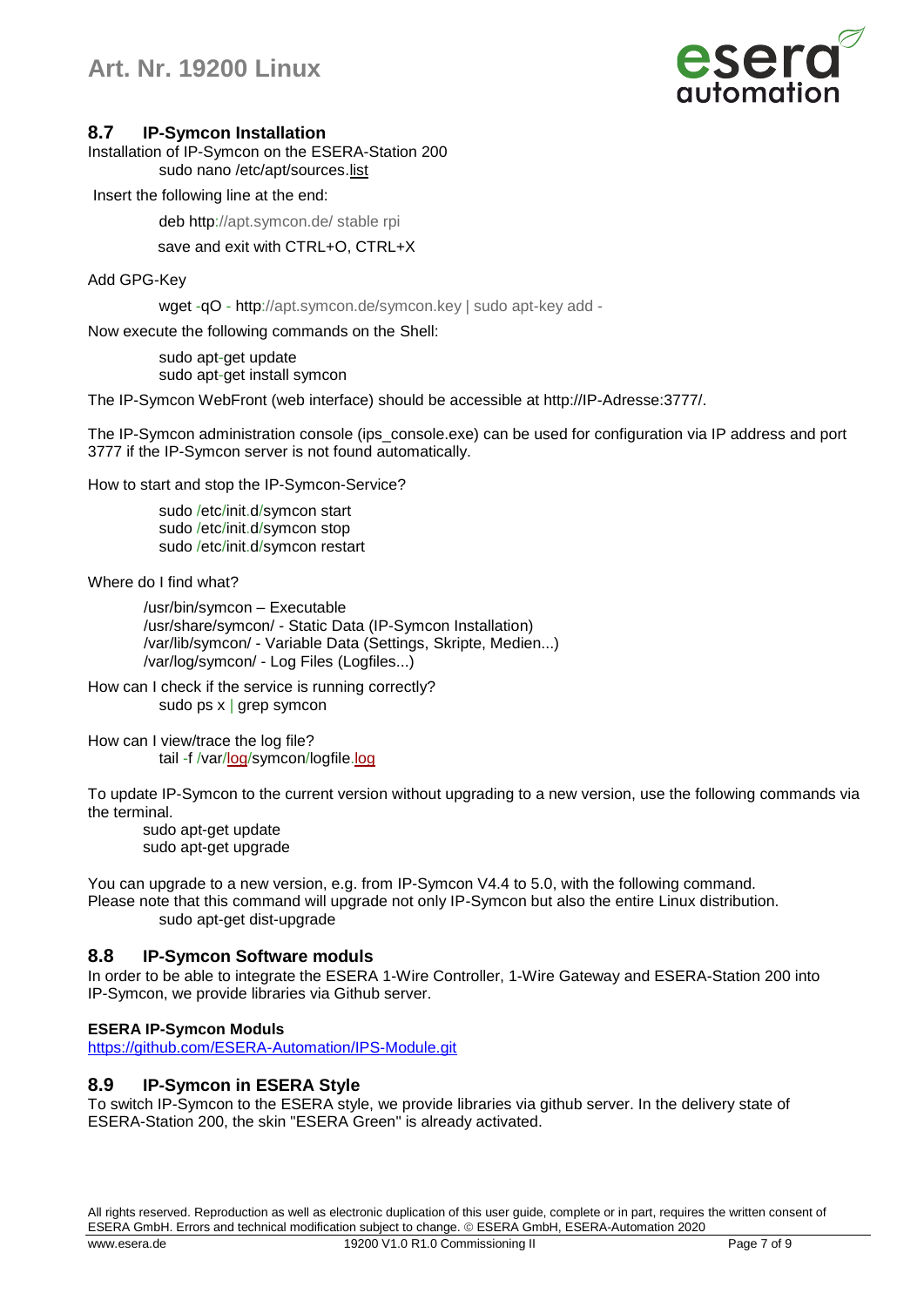## **ESERA Skins for IP-Symcon**

We provide three different green Skins via github server

#### Dark Green

<https://github.com/ESERA-Automation/ESERA-skin-dark-green.git>

#### ESERA Green

<https://github.com/ESERA-Automation/ESERA-skin-green.git>

#### ESERA-british-racing-green

<https://github.com/ESERA-Automation/ESERA-british-racing-green.git>

## **9 Assembly**

The installation site must be protected from moisture. The device may only be used in dry indoor rooms. The device is intended for mounting inside a switch cabinet as a stationary device.

## **10 Disposal note**

Do not dispose of the device in household waste! Electronic devices must be disposed of the directive on waste electrical and electronic equipment on local Collection points for electronic waste must be disposed of!

# **11 Sicherheitshinweise**

When using products that come into contact with electrical voltage, the valid VDE regulations must be observed, especially VDE 0100, VDE 0550/0551, VDE 0700, VDE 0711 and VDE 0860

- All final or wiring work must be carried out with the power turned off.
- Before opening the device, always unplug or make sure that the unit is disconnected from the mains.
- Components, modules or devices may only be put into service if they are mounted in a contact proof housing. During installation they must not have power applied.
- Tools may only be used on devices, components or assemblies when it is certain that the devices are disconnected from the power supply and electrical charges stored in the components inside the device have been discharged.
- Live cables or wires to which the device or an assembly is connected, must always be tested for insulation faults or breaks.
- If an error is detected in the supply line, the device must be immediately taken out of operation until the faulty cable has been replaced.
- When using components or modules it is absolutely necessary to comply with the requirements set out in the accompanying description specifications for electrical quantities.
- If the available description is not clear to the non-commercial end-user what the applicable electrical characteristics for a part or assembly are, how to connect an external circuit, which external components or additional devices can be connected or which values these external components may have, a qualified electrician must be consulted.
- It must be examined generally before the commissioning of a device, whether this device or module is basically suitable for the application in which it is to be used.
- In case of doubt, consultation with experts or the manufacturer of the components used is absolutely necessary.
- For operational and connection errors outside of our control, we assume no liability of any kind for any resulting damage.
- Kits should be returned without their housing when not functional with an exact error description and the accompanying instructions. Without an error description it is not possible to repair. For time-consuming assembly or disassembly of cases charges will be invoiced.
- During installation and handling of components which later have mains potential on their parts, the relevant VDE regulations must be observed.
- Devices that are to be operated at a voltage greater than 35 VDC / 12mA, may only be connected by a qualified electrician and put into operation.
- Commissioning may only be realized if the circuit is built into a contact proof housing.
- If measurements with an open housing are unavoidable, for safety reasons an isolating transformer must be installed upstream or a suitable power supply can be used.
- After installing the required tests according to DGUV / regulation 3 (German statutory accident insurance, [https://en.wikipedia.org/wiki/German\\_Statutory\\_Accident\\_Insurance\)](https://en.wikipedia.org/wiki/German_Statutory_Accident_Insurance) must be carried out.

## **12 Warranty**

ESERA GmbH guarantees that the goods sold at the time of transfer of risk to be free from material and workmanship defects and have the contractually assured characteristics. The statutory warranty period of two years begins from date of invoice. The warranty does not extend to the normal operational wear and normal wear and tear. Customer claims for damages, for example, for non-performance, fault in contracting, breach of secondary contractual obligations,

All rights reserved. Reproduction as well as electronic duplication of this user guide, complete or in part, requires the written consent of ESERA GmbH. Errors and technical modification subject to change. ESERA GmbH, ESERA-Automation 2020 www.esera.de 19200 V1.0 R1.0 Commissioning II Page 8 of 9